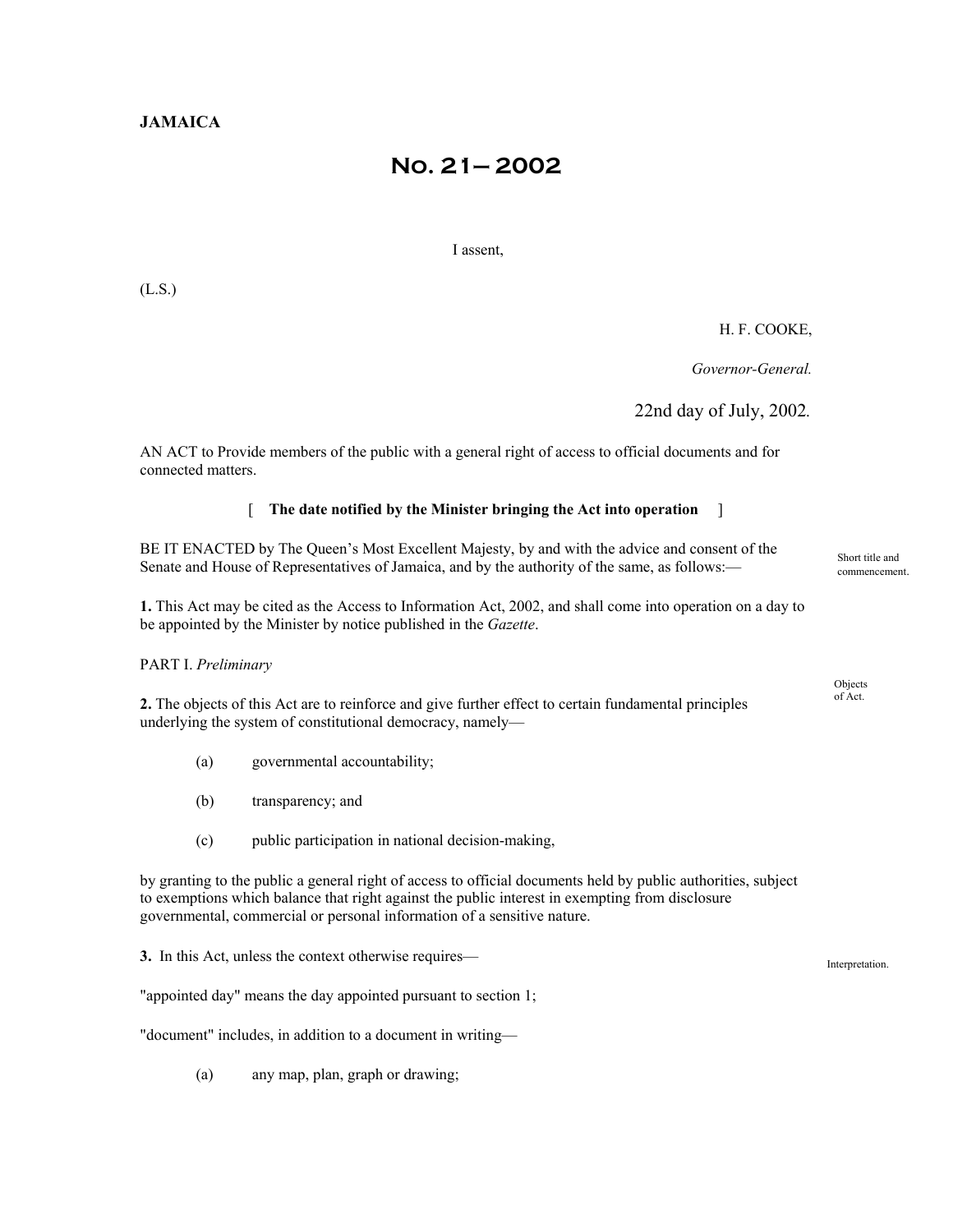- (b) any photograph;
- (c) any disc, tape, sound track or other device in which sounds or other data (not being visual images) are embodied, whether electronically or otherwise, so as to be capable (with or without the aid of some other equipment) of being reproduced therefrom;
- (d) any film (including microfilm), negative, tape or other device in which one or more visual images are embodied whether electronically or otherwise, so as to be capable (with or without the aid of some other equipment) of being reproduced therefrom;

"exempt document" means a document which by virtue of any provision of Part III is exempt from disclosure;

"exempt matter" means any matter the inclusion of which in a document causes that part of the document to be exempt from disclosure;

"government company" means a company registered under the Companies Act, being a company in which the Government or an agency of the Government, whether by the holding of shares or by other financial input, is in a position to influence the policy of the company;

"official document" means a document held by a public authority in connection with its functions as such, whether or not it was created—

- (a) by that authority; or
- (b) before the commencement of this Act,

and for the purposes of this Act, a document is held by a public authority if it is in its possession, custody or control;

"public authority" means—

- (a) a Ministry, department, Executive Agency or other agency of Government;
- (b) a statutory body or authority;
- (c) a Parish Council;
- (d) the Council of the Kingston and St. Andrew Corporation;
- (e) any government company which—
	- (i) is wholly owned by the Government or an agency of the Government, or in which the Government holds more than 50% shares; or
	- (ii) is specified in an order under section  $5(3)$ ;
	- (f) any other body or organization specified in an order under section 5 (3);

"responsible Minister" means the Minister responsible for the public authority which holds an official document.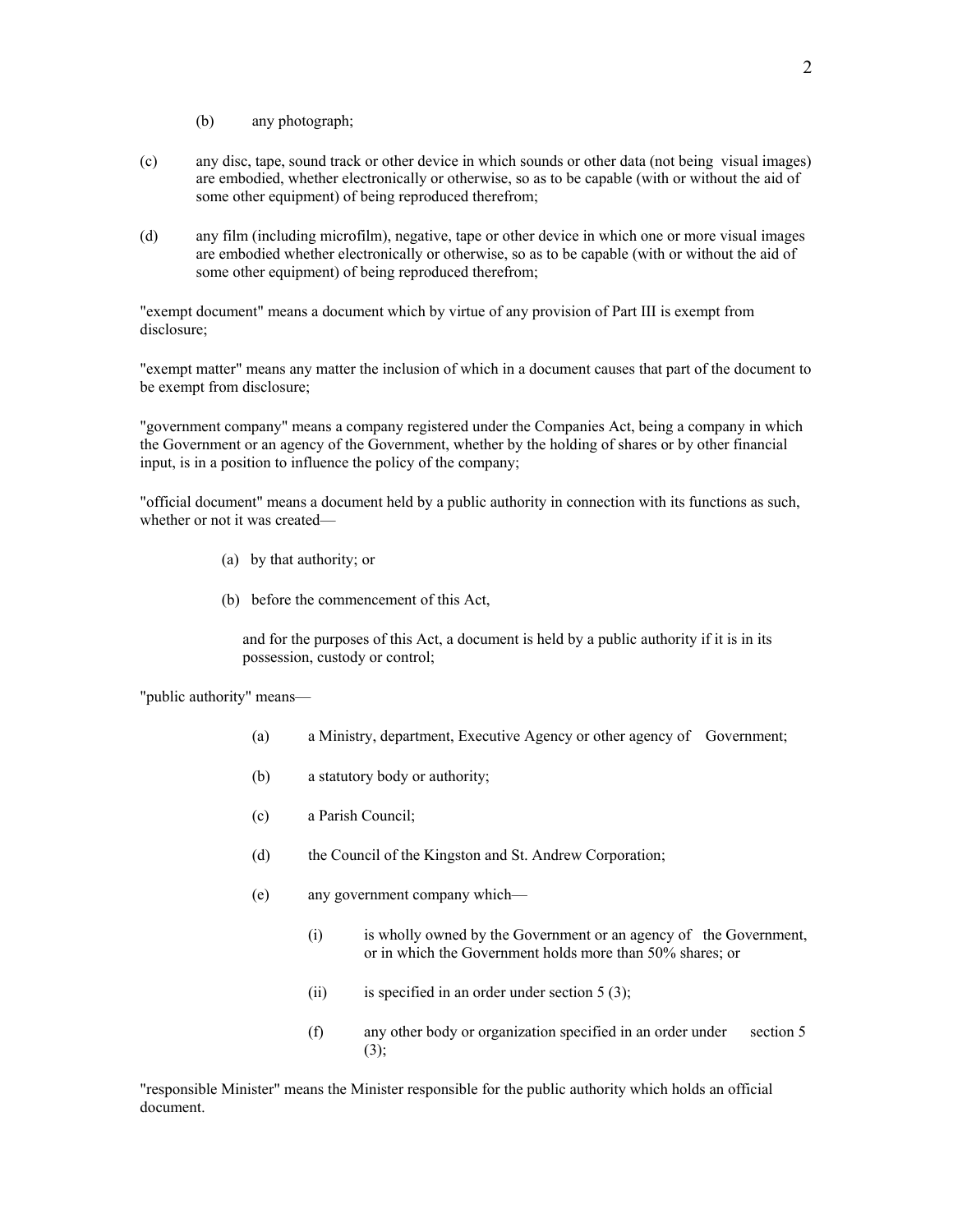**4.**—(1) A public authority shall cause to be published within twelve months of— Publication of

- (a) the appointed day; authority.
- (b) its establishment; or
- (c) the coming into operation of an order under section 5 (3) which specified that authority,

whichever is later, an initial statement of its organization and functions containing the information specified in the First Schedule.

(2) The provisions of the First Schedule shall apply for the purposes of making available to the public the documents described in that Schedule.

(3) The information required under subsection (1) shall be published in such manner and shall be updated with such frequency as may be prescribed.

- (4) The Minister may amend the First Schedule by order subject to affirmative resolution. Application
- **5**.—(1) Subject to subsection (2), this Act applies to—
- (a) all public authorities;
- (b) official documents created by or held by a public authority not earlier than thirty years immediately preceding the appointed day.

(2) The Minister may, by order subject to negative resolution, declare that this Act shall apply to official documents created by or held by a public authority at such date, being earlier than the thirty years referred to in subsection (1) (b), as may be specified in that order.

(3) The Minister may, by order subject to affirmative resolution, declare that this Act shall apply to—

- (a) such government companies, other than those specified in paragraph (e) (i) of the definition of "public authority", as may be specified in the order;
- (b) any other body or organization which provides services of a public nature which are essential to the welfare of the Jamaican society,

or to such aspects of their operations as may be specified in the order.

(4) An order under subsection (3) may be made subject to such exceptions, adaptations or modifications, as the Minister may consider appropriate.

(5) The Minister may, by order subject to affirmative resolution, declare that the application of this Act in relation to any government company specified in paragraph (e) (i) of the definition of "public authority" shall be subject to such exceptions, adaptations or modifications as the Minister may consider appropriate.

- (6) This Act shall not apply to—
	- (a) the Governor-General, in relation to the exercise of the powers and duties conferred or imposed on him by or under the Constitution of Jamaica or under any other law;

Schedule.

information by public

of Act.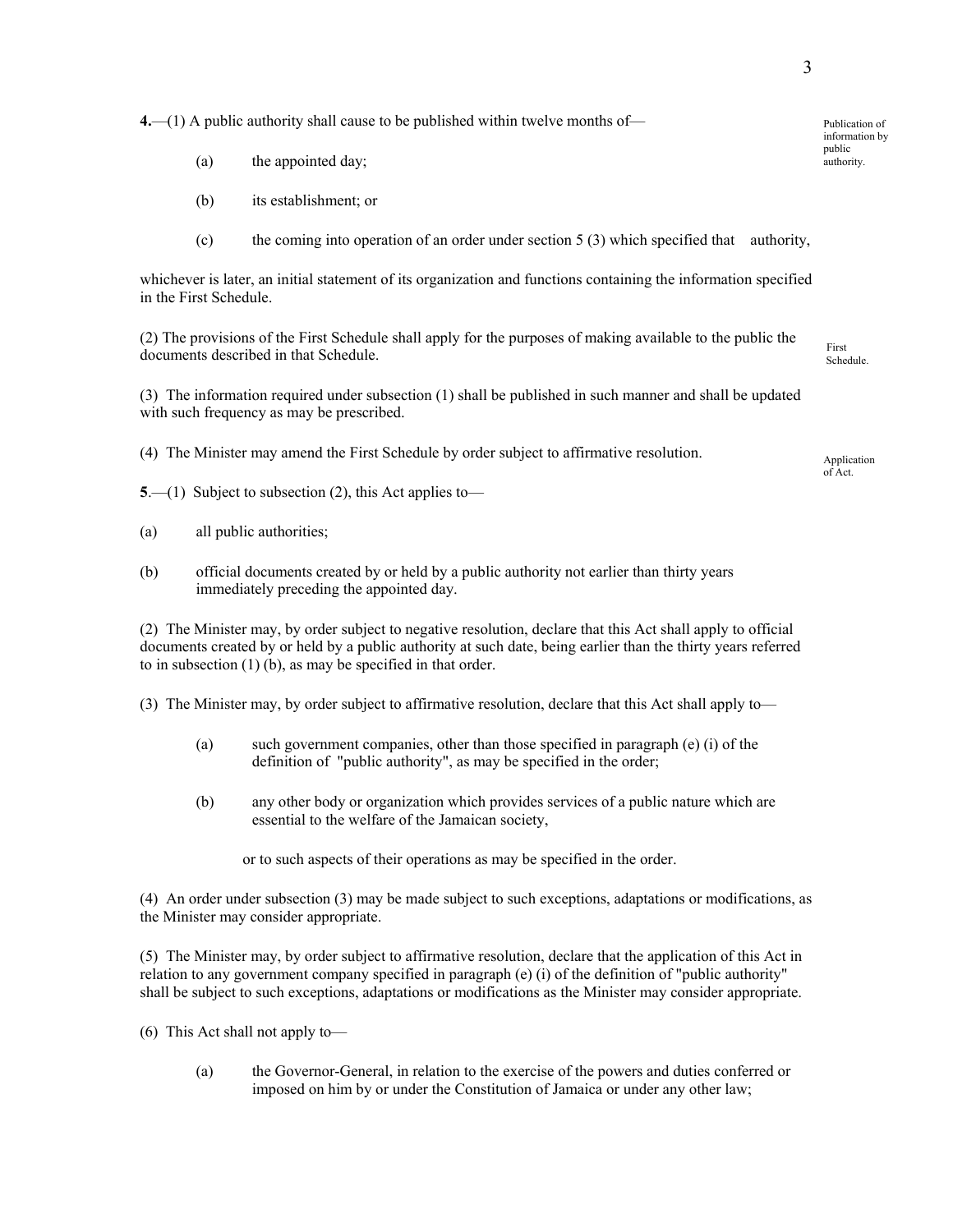- (b) the judicial functions of—
- (i) a court;
- (ii) the holder of a judicial office or other office connected with a court;
- (c) the security or intelligence services in relation to their strategic or operational intelligence gathering activities;
- (d) any statutory body or authority as the Minister may specify by order subject to affirmative resolution.

(7) This Act applies to official documents held in a registry or other office of a court, being documents that relate only to matters of an administrative nature.

 $(8)$  In subsection  $(6)$  "security or intelligence services" means—

- (a) the Jamaica Constabulary Force;
- (b) the Island Special Constabulary Force;
- (c) the Rural Police;
- (d) the Jamaica Defence Force.

#### PART II. *Right of Access*

**6.**—(1) Subject to the provisions of this Act, every person shall have a right to obtain access to an official document, other than an exempt document. of access.

(2) The exemption of an official document or part thereof from disclosure shall not apply after the document has been in existence for twenty years, or such shorter or longer period as the Minister may specify by order, subject to affirmative resolution.

(3) An applicant for access to an official document shall not be required to give any reason for requesting access to that document.

- (4) Where an official document is—
	- (a) open to access by the public pursuant to any other enactment, as part of a public register or otherwise; or
- (b) available for purchase by the public in accordance with administrative procedures established for that purpose,

access to that document shall be obtained in accordance with the provisions of that enactment or those procedures, as the case may be.

for access. **7.**—(1) A person who wishes to obtain access to an official document shall make an application to the public authority which holds that document.

Application<br>for access.

(2) An application under subsection (1)—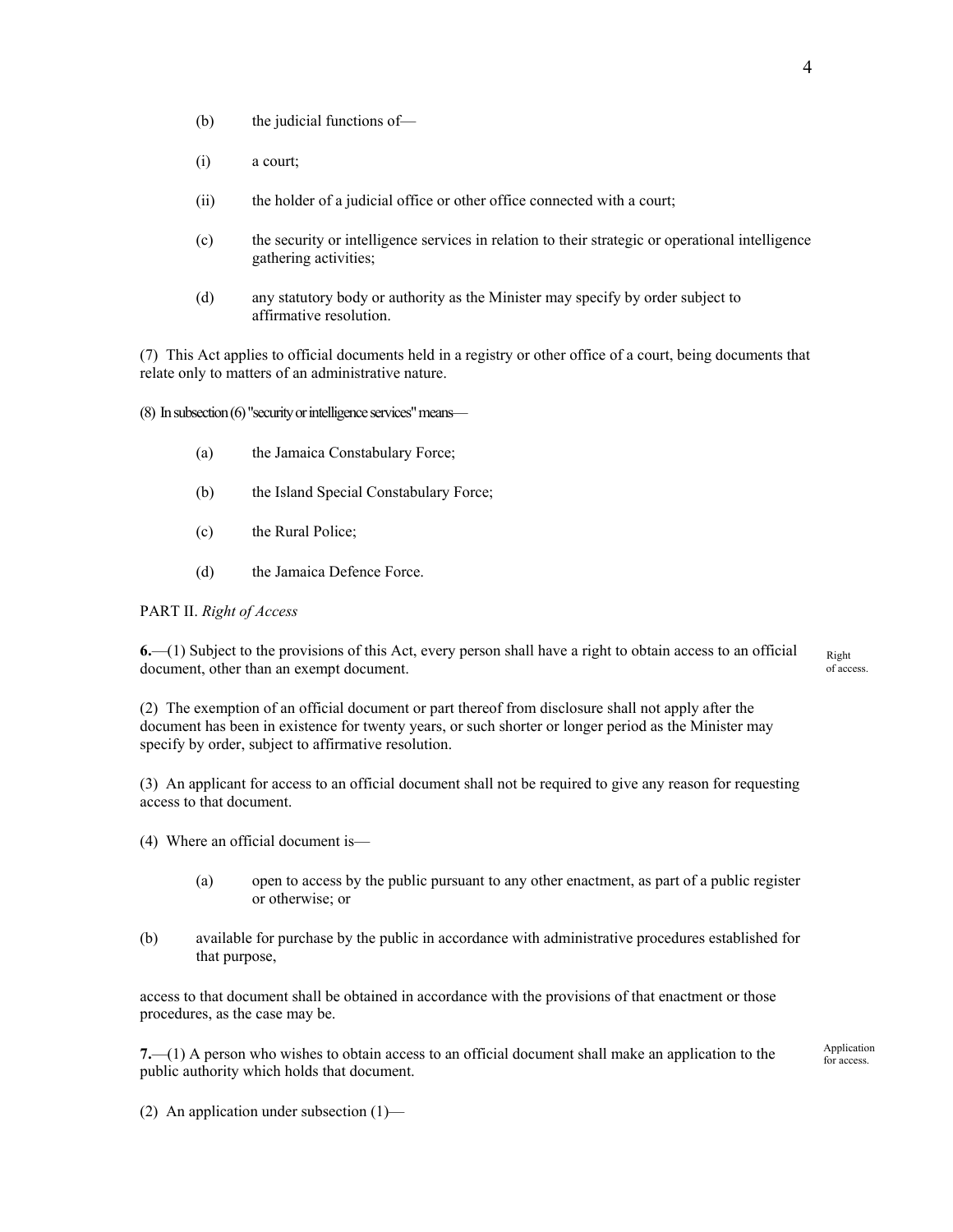- (a) may be made in writing or transmitted by telephone or other electronic means;
- (b) shall provide such information concerning the document as is reasonably necessary to enable the public authority to identify it.

(3) A public authority to which an application is made shall—

- (a) upon request, assist the applicant in identifying the documents to which the application relates;
- (b) acknowledge receipt of every application in the prescribed manner;
- (c) grant to the applicant, access to the document specified in the application if it is not an exempt document.

(4) A public authority shall respond to an application as soon as practicable but not later than—

- (a) thirty days after the date of receipt of the application; or
- (b) in the case of an application transferred to it by another authority pursuant to section 8, thirty days after the date of the receipt by that authority,

so, however, that an authority may extend the period of thirty days for a further period, not exceeding thirty days, in any case where there is reasonable cause for such extension.

(5) The response of the public authority shall state its decision on the application, and where the authority or body decides to refuse or defer access or to extend the period of thirty days, it shall state the reasons therefor, and the options available to an aggrieved applicant.

**8.**—(1) Where an application is made to a public authority for an official document—

- (a) which is held by another public authority; or
- (b) the subject matter of which is more closely connected with the functions of another public authority,

the first mentioned public authority shall transfer the application or such part of it as may be appropriate to that other public authority and shall inform the applicant immediately of the transfer.

(2) A transfer of an application pursuant to subsection (1) shall be made as soon as practicable but not later than fourteen days after the date of receipt of the application.

**9.**—(1) Access to an official document may be granted to an applicant in one or more of the following forms— Forms of access.

- (a) the applicant may be afforded a reasonable opportunity to inspect the document;
- (b) the authority concerned may furnish the applicant with a copy of the document;
- (c) in the case of a document from which sounds or visual images are capable of being reproduced, arrangements may be made for the applicant to hear the sounds or view the visual images;

Transfer of requests.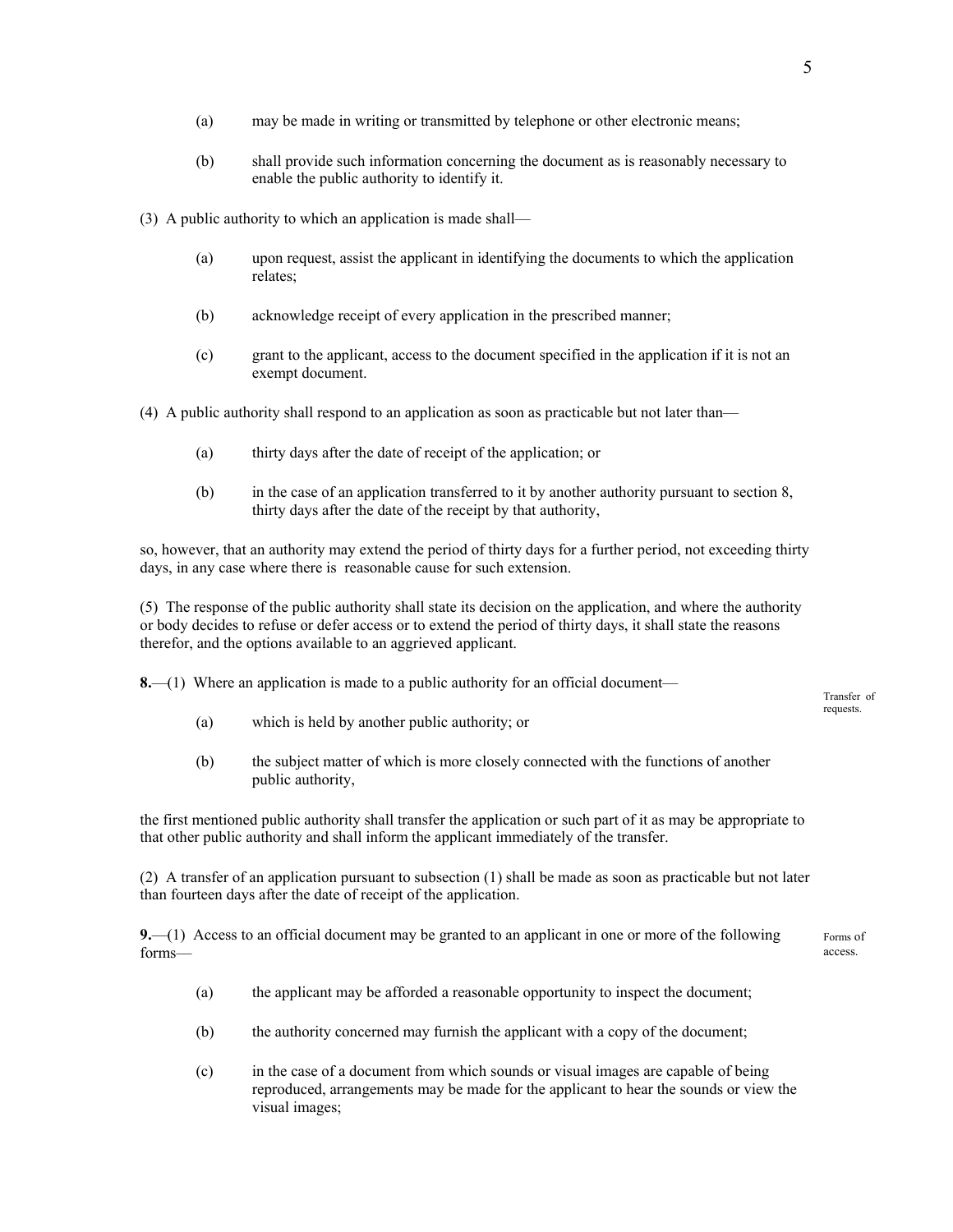- (d) in the case of a document by which or in which words are—
	- (i) recorded in a manner in which they are capable of being reproduced in the form of sound and images; or
	- (ii) contained in the form of shorthand writing or in codified form,

the applicant may be furnished with a transcript of the data or the words, sounds and images recorded or contained in that document.

(2) Subject to subsection (3), where an applicant requests that access be given in a particular form, access shall be given in that form.

(3) A public authority may grant access in a form other than that requested by an applicant where the grant of access in the form requested would—

- (a) be detrimental to the preservation of the document, or be inappropriate, having regard to its physical state;
- (b) constitute an infringement of copyright subsisting in any matter contained in the document.

(4) Copies of documents to which access is granted shall be authenticated in the prescribed manner.

**10.**—(1) Where the information provided by the applicant in relation to the document is not such as is reasonably necessary to enable the public authority to identify it, the authority shall afford the applicant a reasonable opportunity to consult with the authority with a view to reformulating the application so that the document can be identified.

Assistance and deferment of access

(2) A public authority may defer the grant of access to an official document—

- (a) if publication of the document within a particular period is required under the provisions of any enactment, until the expiration of that period;
- (b) if the document was prepared for presentation to Parliament or for the purpose of being made available to a particular person or body, until the expiration of a reasonable period after its preparation for it to be so presented or made available to the person or body;
- (c) if the premature release of the document would be contrary to the public interest, until the occurrence of any event after which or the expiration of any period beyond which, the release of the document would not be contrary to the public interest.

(3) Where a public authority decides to defer access in accordance with subsection (2), it shall, within fourteen days of its decision, inform the applicant of that decision and shall, where possible, indicate to him the period during which the deferment will operate.

**11.**—(1) Where an application is made to a public authority for access to an official document which contains exempt matter, the authority shall grant access to a copy of the document with the exempt matter deleted therefrom.

Deletion of exempt matter

(2) A public authority which grants access to a copy of an official document in accordance with this section shall inform the applicant—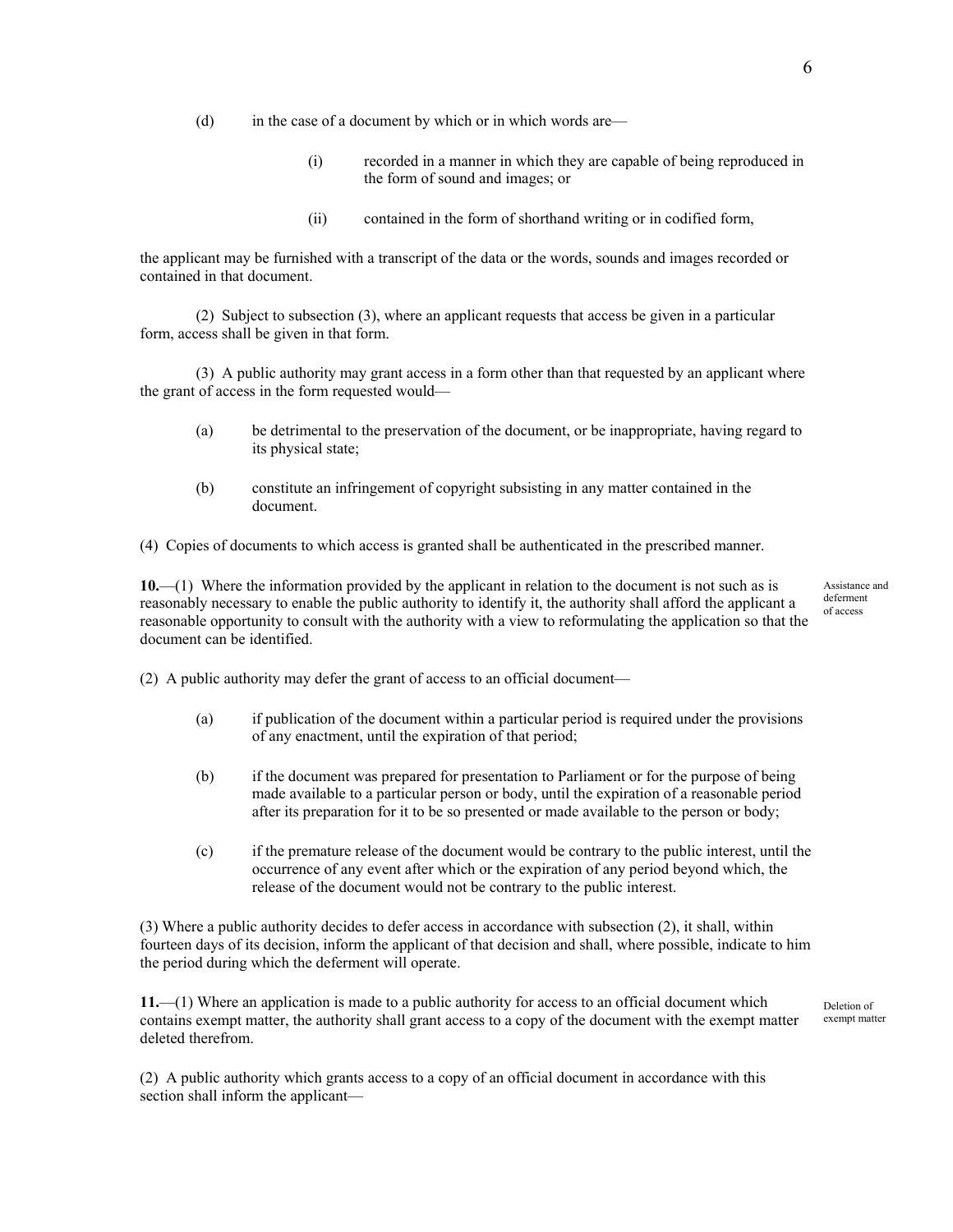- (a) that it is such a copy; and
- (b) of the statutory provision by virtue of which such deleted matter is exempt matter.

**12.**—(1) The cost of reproducing any documents containing information in relation to which an application is made under this Act shall be borne by the applicant.

(2) The responsible Minister may waive, reduce or remit, the cost specified in subsection (1) for access to an official document where he is satisfied that such waiver, reduction or remission is justifiable.

**13.** Subject to this Act, where—

- (a) an application is made in accordance with section 7 for access to an official document; **and** Grant of Grant of Grant of Grant of Grant of Grant of Grant of Grant of Grant of Grant of Grant of Grant of Grant of Grant of Grant of Grant of Grant of Grant of Grant of Grant of Grant of Grant of Grant of Grant of
- (b) the cost incurred by the public authority in granting access has been paid,

access to the document shall be granted in accordance with this Act.

#### PART III. *Exempt Documents*

**14.** Official documents are exempt from disclosure if—

- (a) the disclosure thereof would prejudice the security, defence or international relations of Jamaica;
- (b) those documents contain information communicated in confidence to the Government by or on behalf of a foreign government or by an international organization.

**15.**—(1) An official document is exempt from disclosure if it is a Cabinet document, that is to say— Cabinet

- (a) it is a Cabinet Submission, Cabinet Note or other document created for the purpose of submission to the Cabinet for its consideration and it has been or is intended to be submitted;
- (b) it is a Cabinet Decision, or other official record of any deliberation of the Cabinet.
- (2) Subsection (1) does not apply, to—
	- (a) any document appended to a Cabinet document that contains material of a purely factual nature or reports, studies, tests or surveys of a scientific or technical nature; or
	- (b) a document by which a decision of the Cabinet has been officially published.

**16**. Official documents relating to law enforcement are exempt from disclosure if their disclosure would, or could reasonably be expected to—

Documents relating to law enforcement

(a) endanger any person's life or safety;

#### Fees, etc

access.

affecting security, defence or international relations

documents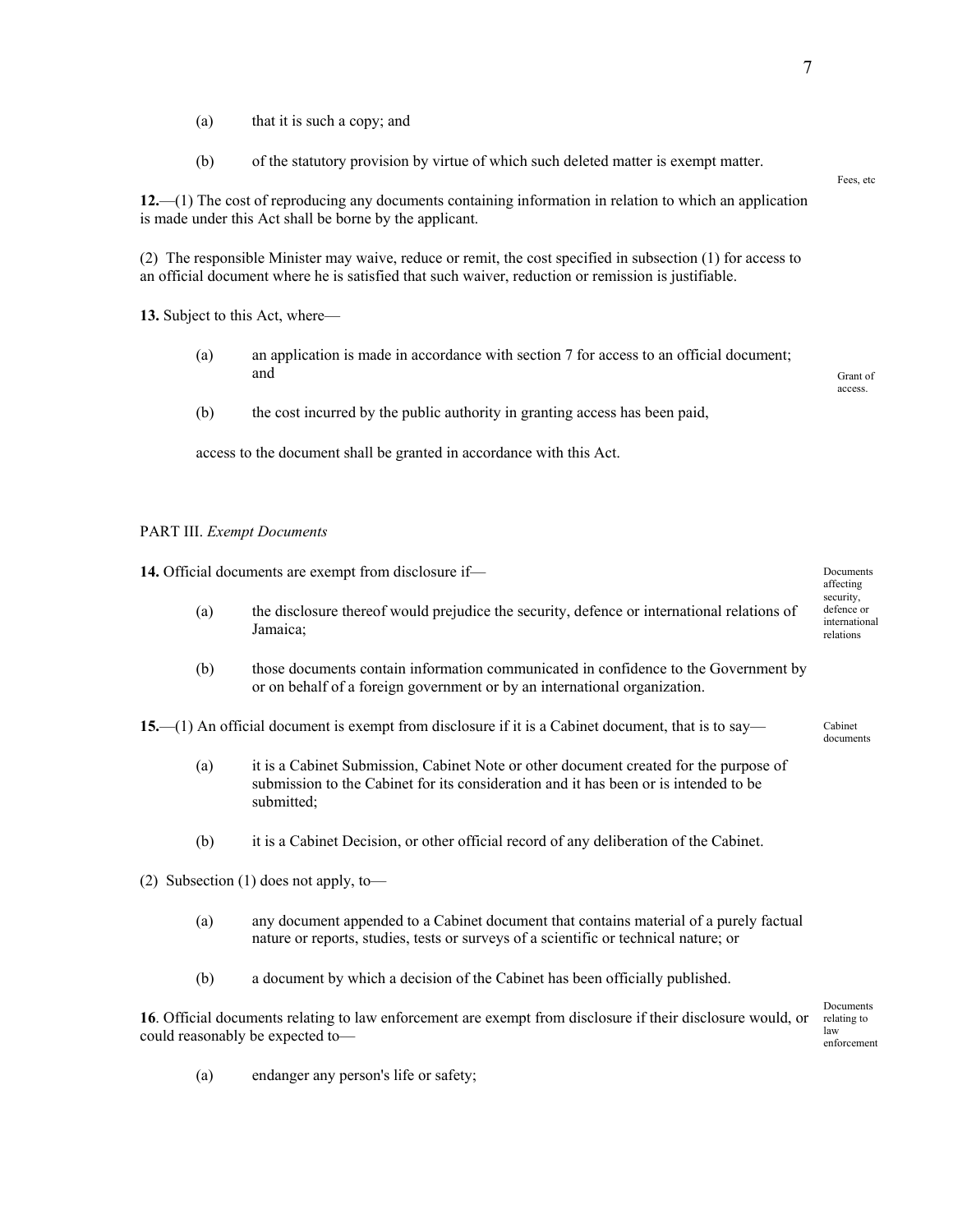- (b) prejudice—
	- (i) the conduct of an investigation of a breach or possible breach of the law; or
	- (ii) the fair trial of any person or the impartial adjudication of a particular case;
- (c) disclose, or enable a person to ascertain, the existence or identity of a confidential source of information, in relation to law enforcement;
- (d) reveal lawful methods or procedures for preventing, detecting, investigating or dealing with matters arising out of breaches or evasions of the law, where such revelation would, or could be reasonably likely to, prejudice the effectiveness of those methods or procedures;
- (e) facilitate the escape of a person from lawful detention; or
- (f) jeopardize the security of any correctional facilities.
- **17**. An official document is exempt from disclosure if
	- a) it would be privileged from production in legal proceedings on the ground of legal (professional privilege; or
	- (b) the disclosure thereof would—
		- (i) constitute an actionable breach of confidence;
		- (ii) be in contempt of court; or
		- (iii) infringe the privileges of Parliament.

**18.**—(1) An official document of a type specified in subsection (2) is exempt from disclosure if its disclosure or, as the case may be, its premature disclosure would, or could reasonably be expected to, have a substantial adverse effect on the Jamaican economy, or the Government's ability to manage the Jamaican economy.

(2) The types of documents referred to in subsection (1) include but are not limited to, documents relating to taxes, duties or rates, interest rates, monetary policy and exchange rate policy or currency or exchange rates.

**19.**—(1) Subject to subsection (3), an official document is exempt from disclosure if it contains—

- (a) opinions, advice or recommendations prepared for;
- (b) a record of consultations or deliberations arising in the course of, proceedings of the Cabinet or of a committee thereof.

(2) Subsection (1) shall not apply to documents which contain material of a purely factual nature or reports, studies, tests or surveys of a scientific or technical nature.

(3) A public authority shall grant access to a document referred to in subsection (1) if it is satisfied, having regard to all the circumstances, that the disclosure thereof would, on balance, be in the public interest.

Documents affecting national economy.

| Documents    |
|--------------|
| revealing    |
| Government's |
| deliberative |
| processes.   |

subject to legal privilege, etc.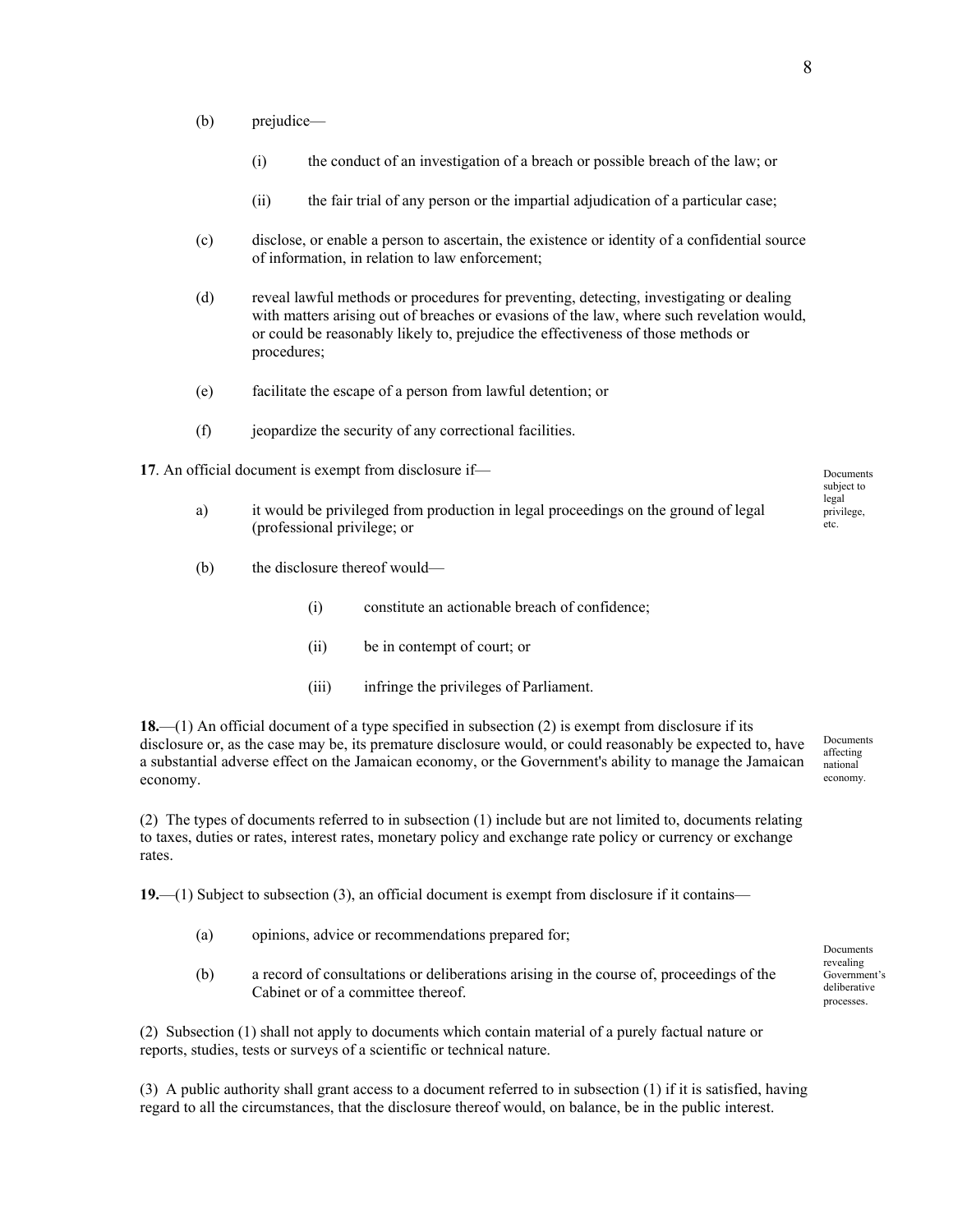**20.**—(1) Subject to subsection (2), an official document is exempt from disclosure if—  $D_{\text{p}$  Documents

- (a) its disclosure would reveal—
	- (i) trade secrets;
	- (ii) any other information of a commercial value, which value would be, or could reasonably be expected to be, destroyed or diminished if the information were disclosed;
- (b) it contains information (other than that referred to in paragraph (a)) concerning the commercial interests of any person or organization (including a public authority) and the disclosure of that information would prejudice those interests.

(2) Subsection (1) shall not apply where the applicant for access is the person or organization referred to in that subsection or a person acting on behalf of that person or organization.

**21**.—(1) Subject to subsection (2), an official document is exempt from disclosure if its disclosure would, or could reasonably be expected to result in the destruction of, damage to, or interference with, the conservation of— Documents relating to heritage sites etc.

- (a) any historical, archaeological or anthropological resources;
- (b) anything declared to be a national monument, designated as protected national heritage or protected by a preservation notice under the Jamaica National Heritage Trust Act;
- (c) any species of plant or animal life so designated or which is endangered, threatened or otherwise vulnerable;
- (d) any other rare or endangered living resource.

(2) A public authority shall grant access to a document referred to in subsection (1) if it is satisfied, having regard to all the circumstances, that the disclosure thereof would, on balance, be in the public interest.

**22.**—(1) Subject to the provisions of this section, a public authority shall not grant access to an official document if it would involve the unreasonable disclosure of information relating to the personal affairs of any person, whether living or dead.

(2) Subsection (1) shall not apply in any case where the application for access is made by the person to whose affairs the document relates.

**23.**—(1) Where—

- (a) the Prime Minister is satisfied that an application for access relates to a document specified in section 15 (1);
- (b) a responsible Minister is satisfied that an application for access relates to an official document to which section 14, 16 or 18, as the case may be, applies,

the Prime Minister or the responsible Minister, as the case may require, may issue a certificate to the effect that the document is an exempt document and shall specify the basis of the exemption.

relating to business affairs, etc.

affecting personal Privacy.

Documents

Issue of certificate *re*  exempt documents.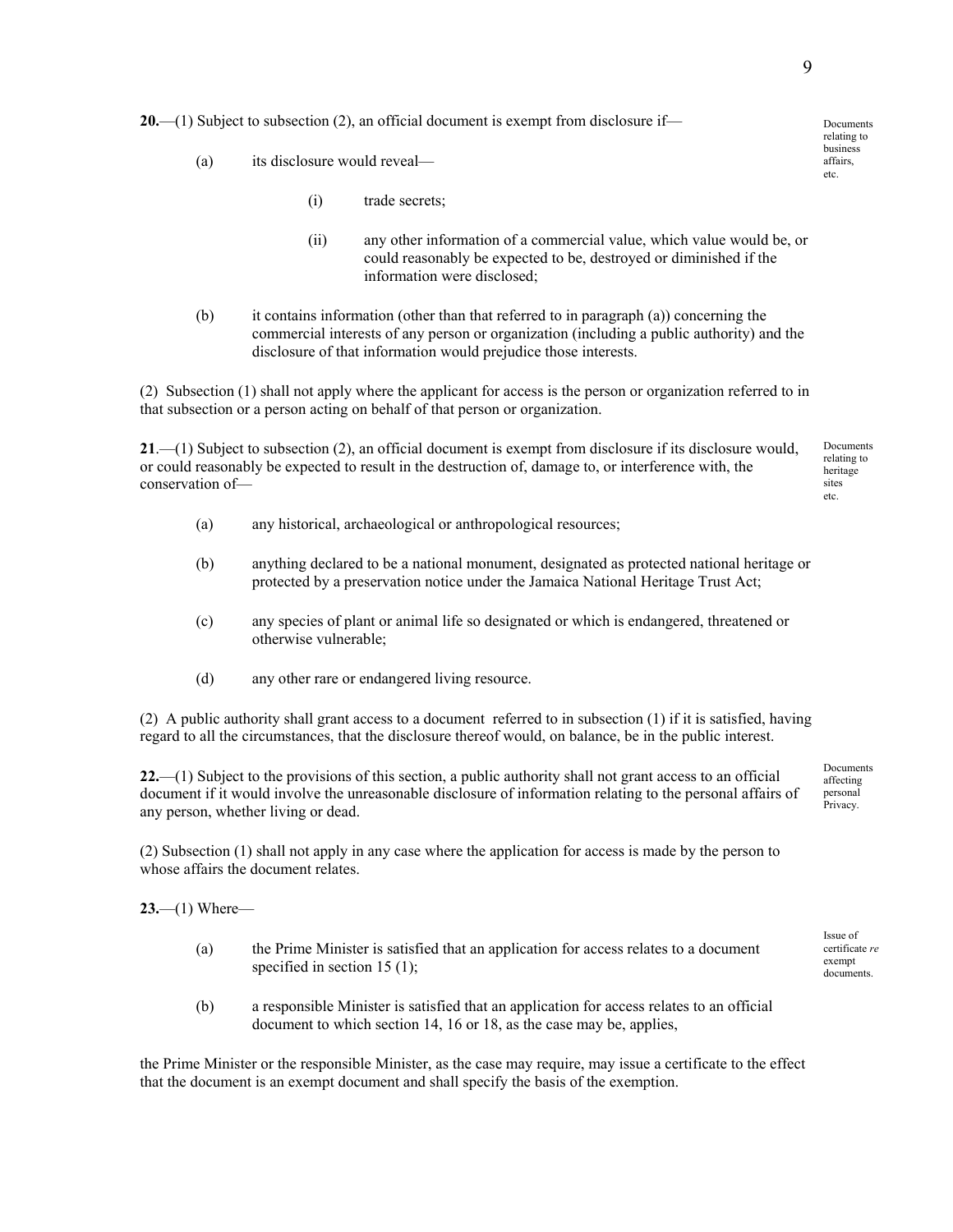(2) Where the Prime Minister or a responsible Minister, as the case may be, is satisfied as mentioned in subsection (1) by virtue of anything contained in any particular part or parts of an official document, a certificate issued under that subsection in respect of that document shall identify that part or those parts of the document by reason of which the certificate is issued.

(3) A certificate issued under subsection (1) shall be conclusive that the document is exempt.

#### PART IV. *Amendment and Annotation of Personal Records*

**24.**—(1) Where a person claims that an official document contains personal information about the person that—

- (a) is incomplete, incorrect, out of date or misleading; and
- (b) has been used, is being used or is available for use by a public authority for administrative purposes,

the person may apply to the public authority for an amendment or an annotation, as the case may be, of that document.

(2) An application under this section shall be in writing and shall specify as far as practicable, the document claimed to be the personal record requiring amendment or annotation, as the case may be, and shall—

- (a) in the case of an application for amendment, specify—
	- (i) whether information in the record is claimed to be incomplete, incorrect, out of date or misleading and the information in respect of which that claim is made;
	- (ii) the applicant's basis for making that claim;and
	- (iii) the nature of the amendment required by the applicant;
- (b) in the case of an application for annotation, be accompanied by a statement specifying—
	- (i) the matters referred to in paragraph (a) (i) and (ii); and
	- (ii) the information that would make the record complete, correct, up to date and not misleading.

**25.**—(1) Where, in relation to any application under section 24, a public authority is satisfied as to the truth of the matters stated in the application, it shall amend the document concerned in the prescribed manner.

records

(2) Where a public authority decides not to amend an official document it shall—

- (a) take such steps as are reasonable to enable the applicant to provide a statement of the kind referred to in section 24 (2) (b); and
- (b) annotate the document by adding thereto the statement referred to in paragraph (a).

Application for amendment or annotation of personal records.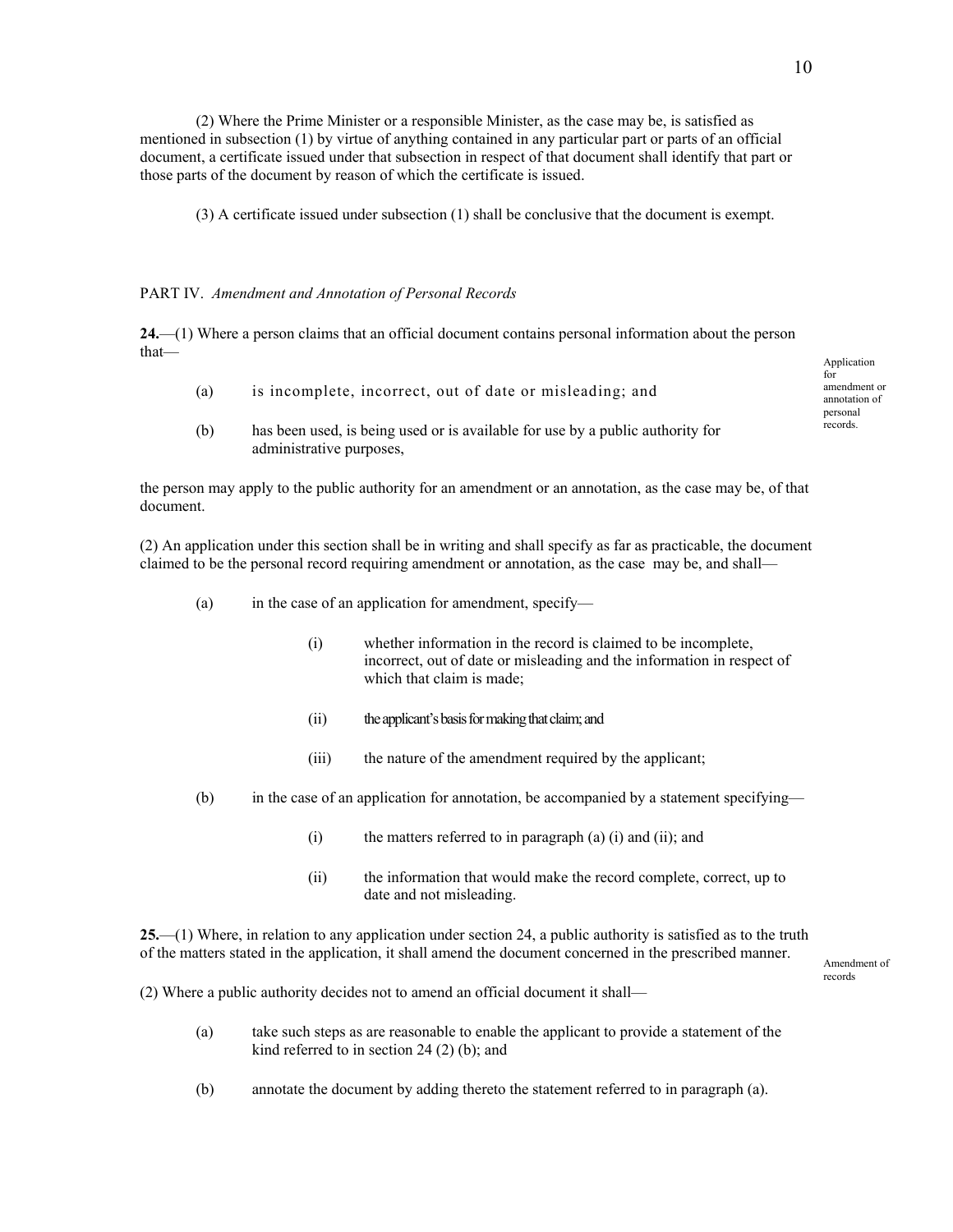11

|  |                                    | 26. Where, in relation to an application for annotation of an official document containing personal |  |  |  |  |
|--|------------------------------------|-----------------------------------------------------------------------------------------------------|--|--|--|--|
|  | information, the public authority— |                                                                                                     |  |  |  |  |

- (a) is satisfied as to the truth of the matters specified in that application, the authority shall annotate the document in the prescribed manner;
- (b) is not so satisfied, it may refuse to annotate the document.

**27.** A public authority which amends or annotates an official document pursuant to section 25 or 26, or, as the case may be, decides not to do so, shall take reasonable steps to inform—

- annotations. (a) the applicant; and
- (b) any other public authority which it is satisfied has made prior use of the document,

of the nature of the amendment or annotation or, as the case may require, of the decision and the reasons for that decision.

**28.** The provisions of section 8 shall apply, with such modifications as may be necessary, to applications for amendments or annotations of personal records.

PART V. *Review and Appeal* 

**29.** In this Part and Part VI "relevant decision" means a decision referred to in section 30 (1) or (2), as the case may require.

**30.**—(1) An applicant for access to an official document may, in accordance with subsection (4), apply for an internal review of a decision by a public authority to— $I_{\text{internal}}$ 

- (a) refuse to grant access to the document;
- (b) grant access only to some of the documents specified in an application;
- (c) defer the grant of access to the document;
- (d) charge a fee for action taken or as to the amount of the fee.

(2) An applicant for amendment or annotation of a personal record may, in accordance with subsection (4), apply for a review of a decision by a public authority to refuse to make that amendment or annotation.

(3) For the purposes of subsections (1) and (2), a failure to give a decision on any of the matters referred to in subsection (1) (a) to (c) or to amend or annotate a personal record within the time required by this Act shall be regarded as a refusal to do so.

(4) An application under subsection (1) or (2) may only be made where the decision to which the application relates was taken by a person other than the responsible Minister, a Permanent Secretary or the principal officer of the public authority concerned.

**31.**—(1) An internal review shall be conducted— $_{\text{review}}$ 

(a) by the responsible Minister in relation to documents referred to in sections 14, 15, 16 and 18;

records

 Annotation of personal

amendments or

Transfer of Applications for amendment or annotation.

Interpretation.

review.

Procedure *re*  internal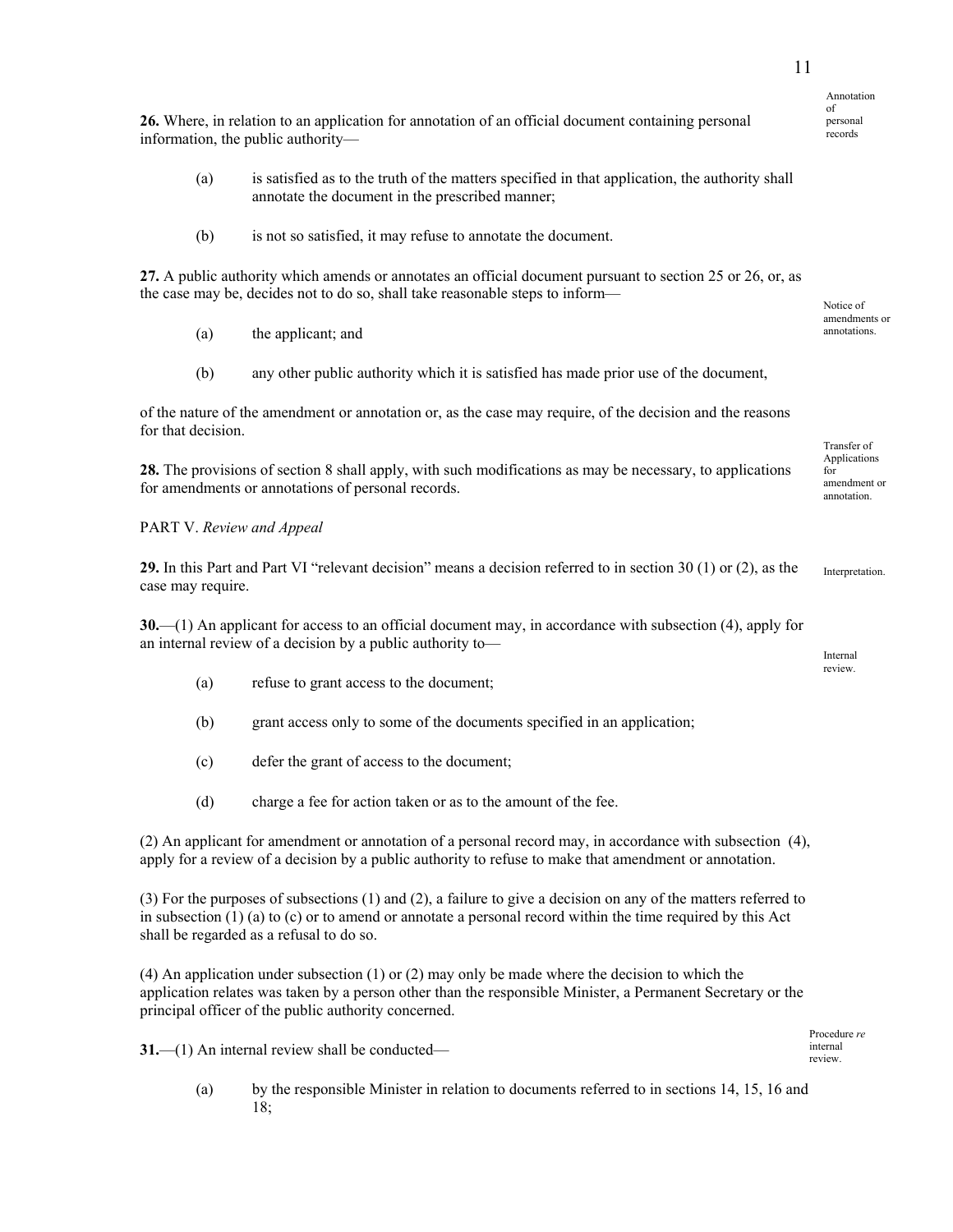(b) in any other case, by the Permanent Secretary in the relevant Ministry or the principal officer of the public authority whose decision is subject to review.

(2) An application for internal review shall be made—

- (a) within thirty days after the date of a notification (in this subsection referred to as the initial period) to the applicant of the relevant decision, or within such further period, not exceeding thirty days, as the public authority may permit; or
- (b) where no such notification has been given, within thirty days after the expiration of the period allowed for the giving of the decision or of any other period permitted by the authority.

(3) A person who conducts an internal review—

- (a) may take any decision in relation to the application which could have been taken on an original application;
- (b) shall take that decision within a period of thirty days after the date of receipt of the application.

**32.**—(1) An appeal shall lie pursuant to subsections (2) and (3), to the tribunal established for that purpose, constituted in accordance with the Second Schedule. Appeal

| (2) | A person may lodge an appeal— | Second<br>Schedule.                                   |  |
|-----|-------------------------------|-------------------------------------------------------|--|
|     | (a)                           | where internal review under section 30 is applicable— |  |
|     |                               | against a decision taken on such review;<br>(1)       |  |

- (ii) if the time specified in section 31 (2) (b) has expired without the applicant being notified of a decision;
- (b) in any other case, against a relevant decision in relation to any of the matters referred to in paragraphs (a) to (c) of section 30 (1) or section 30 (2), and accordingly section 30 (3) shall apply with necessary modifications to an appeal under this paragraph.

(3) An appeal shall be made—

- (a) by the lodgement of a document within sixty days after the date of the notification to the appellant of the relevant decision or of the decision taken on an internal review; or
- (b) where no notification has been given within the period required by this Act, within sixty days after the expiration of that period.

(4) Where an appeal is not made within the period specified in subsection (2), the Appeal Tribunal may extend that period if it is satisfied that the appellant's delay in so doing is not unreasonable.

(5) On the hearing of an appeal, the onus of proving that the relevant decision was justified or that a decision adverse to the appellant should be made by the Appeal Tribunal, shall lie on the public authority which made the relevant decision.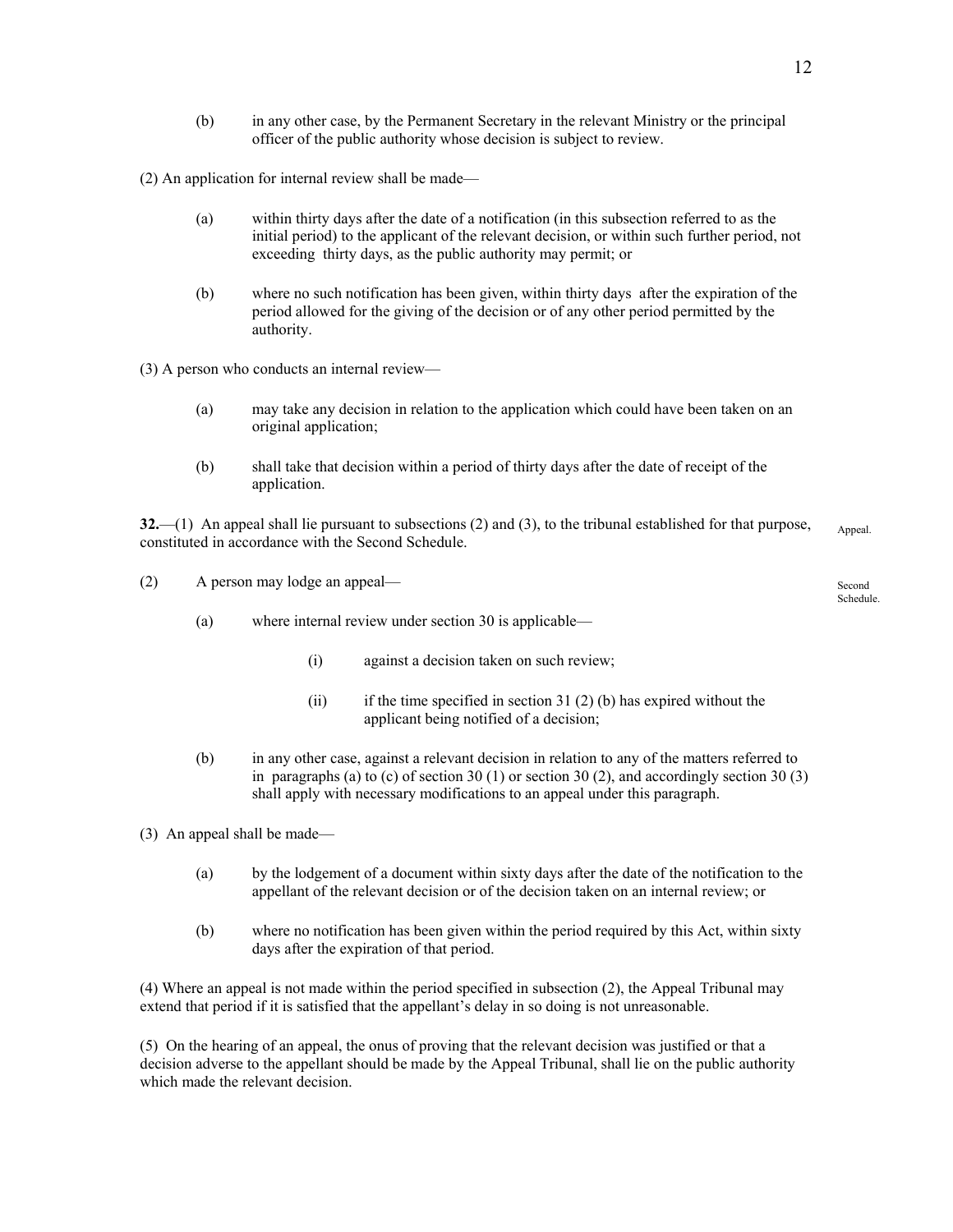- (6) On hearing an appeal, the Appeal Tribunal—
	- (a) may subject to paragraph (b), make any decision which could have been made on the original application;
	- (b) shall not nullify a certificate issued under section 23.

(7) The Appeal Tribunal may call for and inspect an exempt document, so however that, where it does so, it shall take such steps as are necessary to ensure that the document is inspected only by members of staff of the Appeal Tribunal acting in that capacity.

#### PART VI. *Miscellaneous*

**33.—(1)** Nothing in this Act shall be construed as authorizing the disclosure of any official document—  $P_{\text{interaction}}$ 

- (a) containing any defamatory matter; or
- (b) the disclosure of which would be in breach of confidence or of copyright.

(2) Where access to a document referred to in subsection (1) is granted in the *bona fide* belief that the grant of such access is required by this Act, no action for defamation, breach of confidence or breach of copyright shall lie against—

- (a) the Government or any public authority, any Minister or any public officer involved in the grant of such access, by reason of the grant of access or of any republication of that document; or
- (b) the author of the document or any other person who supplied the document to the Government or the public authority, in respect of the publication involved in or resulting from the grant of access, by reason of having so supplied the document.

(3) The grant of access to an official document in accordance with this Act shall not be construed as authorization or approval—

- (a) for the purpose of the law relating to defamation or breach of confidence, of the publication of the document or its contents by the person to whom access is granted;
- (b) for the purposes of the Copyright Act, of the doing by that person of any act comprised within the copyright in any work contained in the document, as follows—
	- (i) any literary, dramatic, musical or artistic work;
	- (ii) any sound recording, cinematograph film, television broadcast or sound broadcast; or
	- (iii) a published edition of a literary, dramatic, musical or artistic work.

**34.**—(1) A person commits an offence, if in relation to an official document to which a right of access is<sup>Offence</sup> conferred under this Act he—

(a) alters or defaces;

from liability *re* defamation breach of confidence or copyright.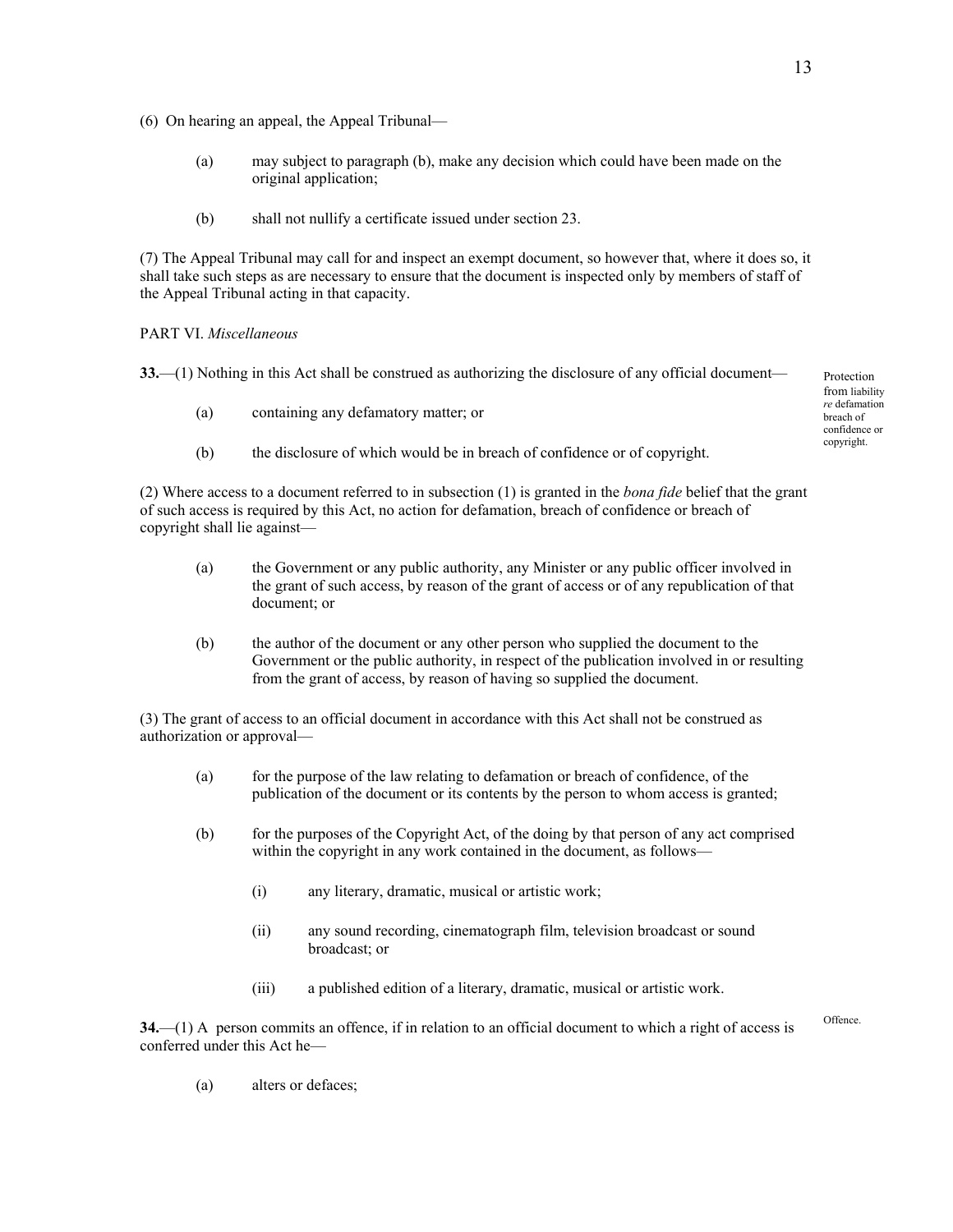- (b) blocks or erases;
- (c) destroys; or
- (d) conceals,

the document with the intention of preventing its disclosure.

(2) A person who commits an offence under subsection (1) is liable on summary conviction in a Resident Magistrate's Court to a fine not exceeding five hundred thousand dollars or to imprisonment for a term not exceeding six months or to both such fine and imprisonment.

**35.**—(1) Where access to an official document is granted in accordance with this Act, the person who authorizes such access and any other person concerned in the granting thereof shall not, by reason only of so doing, be guilty of a criminal offence. Provisions re other Acts.

(2) Subject to subsection (3), nothing in this Act shall affect the provisions of any other Act other than the Official Secrets Act, relating to the non-disclosure of information.

(3) For the avoidance of any doubt, it is hereby declared that the Official Secrets Act shall apply in relation to the grant of access to an official document in contravention of this Act.

**36.**—(1) The Minister shall, as soon as practicable after the end of each year (but not later than the 30th of June in the following year) prepare a report of the operation of this Act during the year, containing the matters specified in subsection (4). Reports.

(2) The report referred to in subsection (1) shall be laid on the table of the House of Representatives and of the Senate.

(3) Each public authority shall submit to the Minister, quarterly reports on the matters specified in subsection  $(4)$ .

(4) The matters referred to in subsections (1) and (3) are—

- (a) the number of applications for access received, granted, deferred, refused or granted subject to deletions;
- (b) the categories of exemptions claimed and the numbers of each category;
- (c) the number of applications received for—
	- (i) amendment of personal records;
	- (ii) annotation of personal records;
- (d) the number of—
	- (i) applications for internal review of relevant decisions;
	- (ii) appeals against relevant decisions, and the rate of success or failure thereof;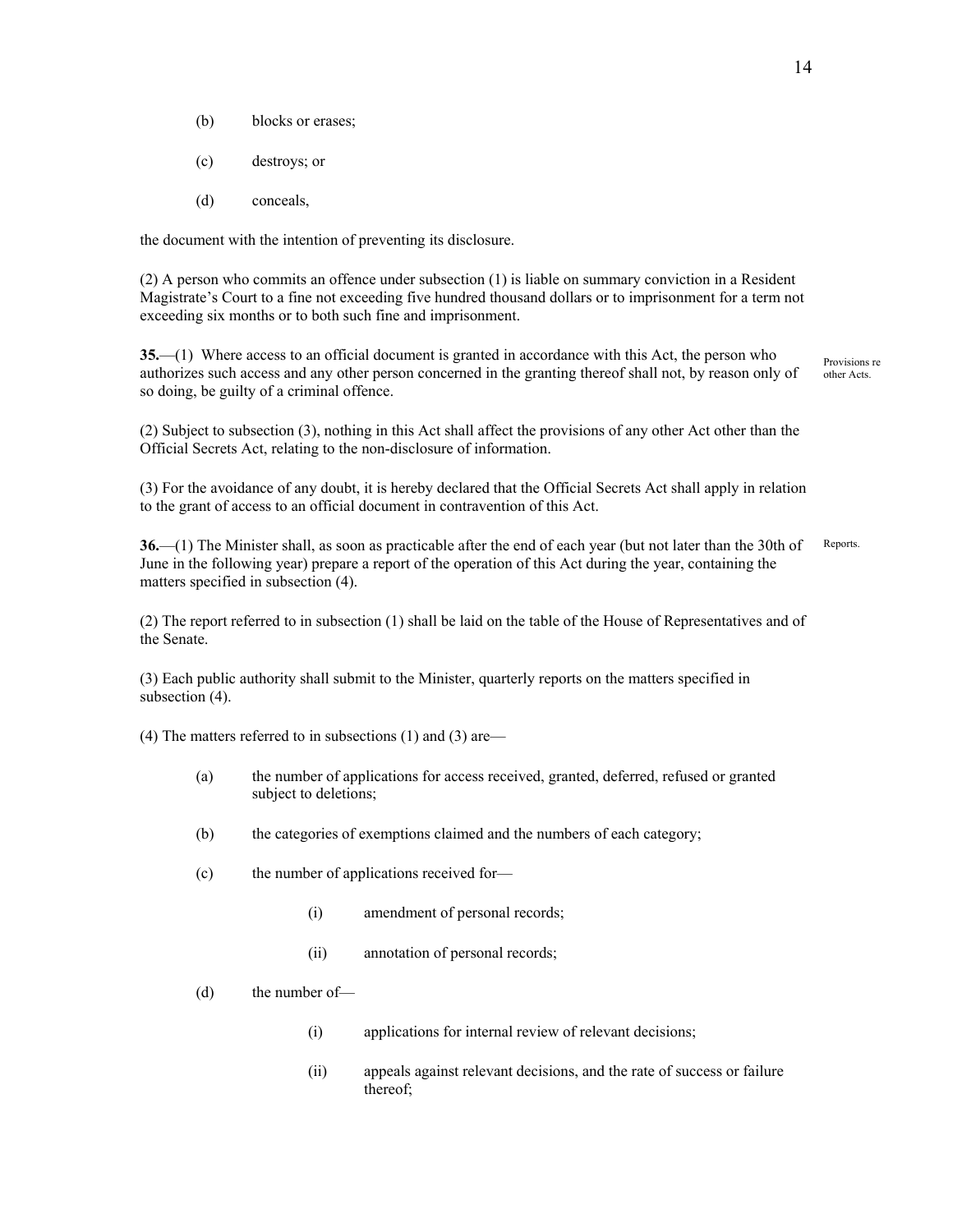(e) such other matters as are considered relevant.

**37.** The Minister may make regulations generally for giving effect to the provisions and purposes of this 57. The Minister may make regulations generally for giving effect to the provisions and purposes of this regulations.<br>Act and such regulations shall be subject to affirmative resolution.

**38.**—(1) This Act shall be reviewed from time to time by a committee of both Houses of Parliament appointed for that purpose.

(2) The first such review shall be conducted not later than two years after the appointed day.

FIRST SCHEDULE (Section 4)

*Information to be Published by Public Authorities* 

1. The information referred to in section 4 of this Act is—

- (a) a description of the subject area of the public authority;
- (b) a list of the departments and agencies of the public authority and—
	- (i) subjects handled by each department and agency;
	- (ii) the locations of departments and agencies;
	- (iii) opening hours of the offices of the authority and its departments and agencies;
- (c) the title and business address of the principal officer;
- (d) a statement of the documents specified in sub-paragraph (e) being documents that are provided by the public authority for the use of, or which are used by the authority or its officers in making decisions or recommendations, under or for the purposes of an enactment or scheme administered by the authority, with respect to rights, privileges or benefits, or to obligations, penalties or other detriments, to or for which persons are or may be entitled or subject;
- (e) the documents referred to in sub-paragraph (d) are—
	- (i) manuals or other documents containing interpretations, rules, guidelines, practices or precedents;
	- (ii) documents containing particulars of a scheme referred to in paragraph (d), not being particulars contained in an enactment or published under this Act.

2. The principal officer of the authority shall—

- (a) cause copies of such of the documents specified in paragraph 1 (e) as are in use from time to time to be made available for inspection and for purchase by members of the public;
- (b) within 12 months after the publication of the statement under paragraph 1(d) and thereafter at intervals of not more than 12 months, cause to be published in the *Gazette*,

Review of Act by Parliamentary committee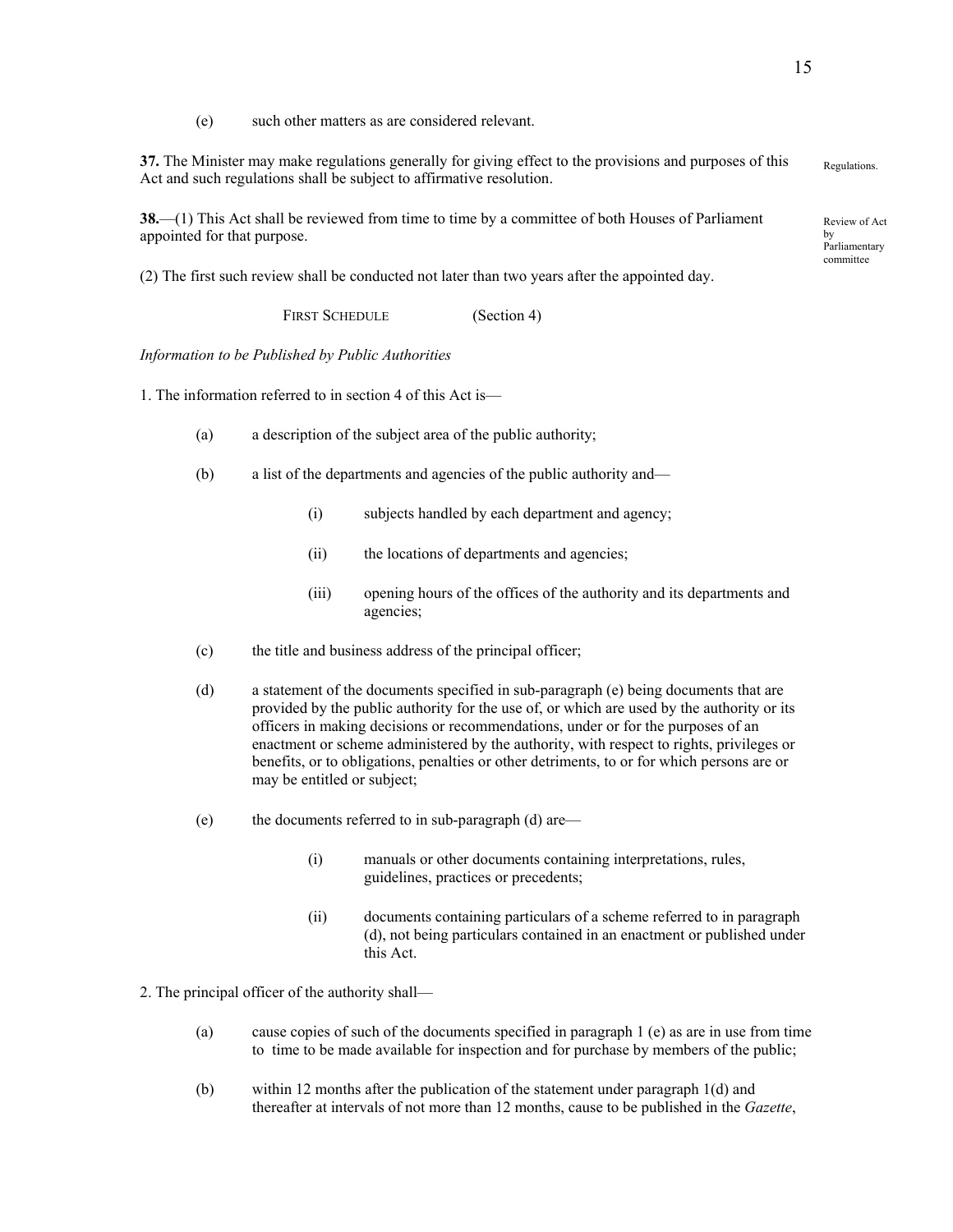statements bringing up to date information contained in the previous statement or statements. 3. The principal officer is not required to comply fully with paragraph 2 (a) before the expiration of 12 months after the appointed day, but shall, before that time, comply with that paragraph so far as is practicable. 4. This Schedule does not require a document of the kind specified in paragraph 1 (e) containing exempt matter, to be made available in accordance with paragraph 2, but, if such a document is not so made available, the principal officer shall, unless impracticable or unreasonable to do so, cause to be prepared a corresponding document, altered only to the extent necessary to exclude the exempt matter, and cause the document so prepared to be dealt with in accordance with paragraph 2. 5. Paragraphs 2 and 3 apply in relation to a public authority that either comes into existence after the commencement of this Act, or has been specified by order under section 5 of the Act as if the references in paragraph 3 to the appointed day were references to the day on which the authority comes into existence or has been so specified, as the case may be. SECOND SCHEDULE (Section 32) *Constitution of Appeal Tribunal*  1. The Tribunal shall, subject to paragraph 2, consist of five members appointed by the Governor-General Constitution of after consultation with the Prime Minister and the Leader of the Opposition. Power of one member to sit alone. 2. For the hearing of any appeal under this Act the Tribunal may consist of one member sitting alone if the parties to the appeal agree. 3. The members of the Tribunal shall, subject to the provisions of this Schedule, hold office for a period of five years and shall be eligible for re-appointment. Tenure of office. 4. The Governor-General shall appoint one of the members of the Tribunal appointed under paragraph 1 to be chairman thereof. Chairman. 5. The Governor-General, after consultation with the Prime Minister and the Leader of the Opposition may appoint any person to act in the place of the chairman or any other member of the Tribunal in the case of the absence or inability to act of the chairman or other member. Acting appointments. 6.—(1) Any member of the Tribunal other than the chairman may at any time resign his office by instrument in writing addressed to the Governor-General and transmitted through the chairman, and from the date of the receipt by the Governor-General of such instrument that member shall cease to be a member of the Tribunal. **Resignation**  (2) The chairman may at any time resign his office by instrument in writing addressed to the Governor-General and such resignation shall take effect as from the date of receipt by the Governor-General of that instrument. Revocation of<br>appointment. 7. The Governor-General, after consultation with the Prime Minister and Leader of the Opposition may terminate the appointment of any member of the Tribunal who—

16

(a) becomes of unsound mind or becomes permanently unable to perform his functions by reason of ill health;